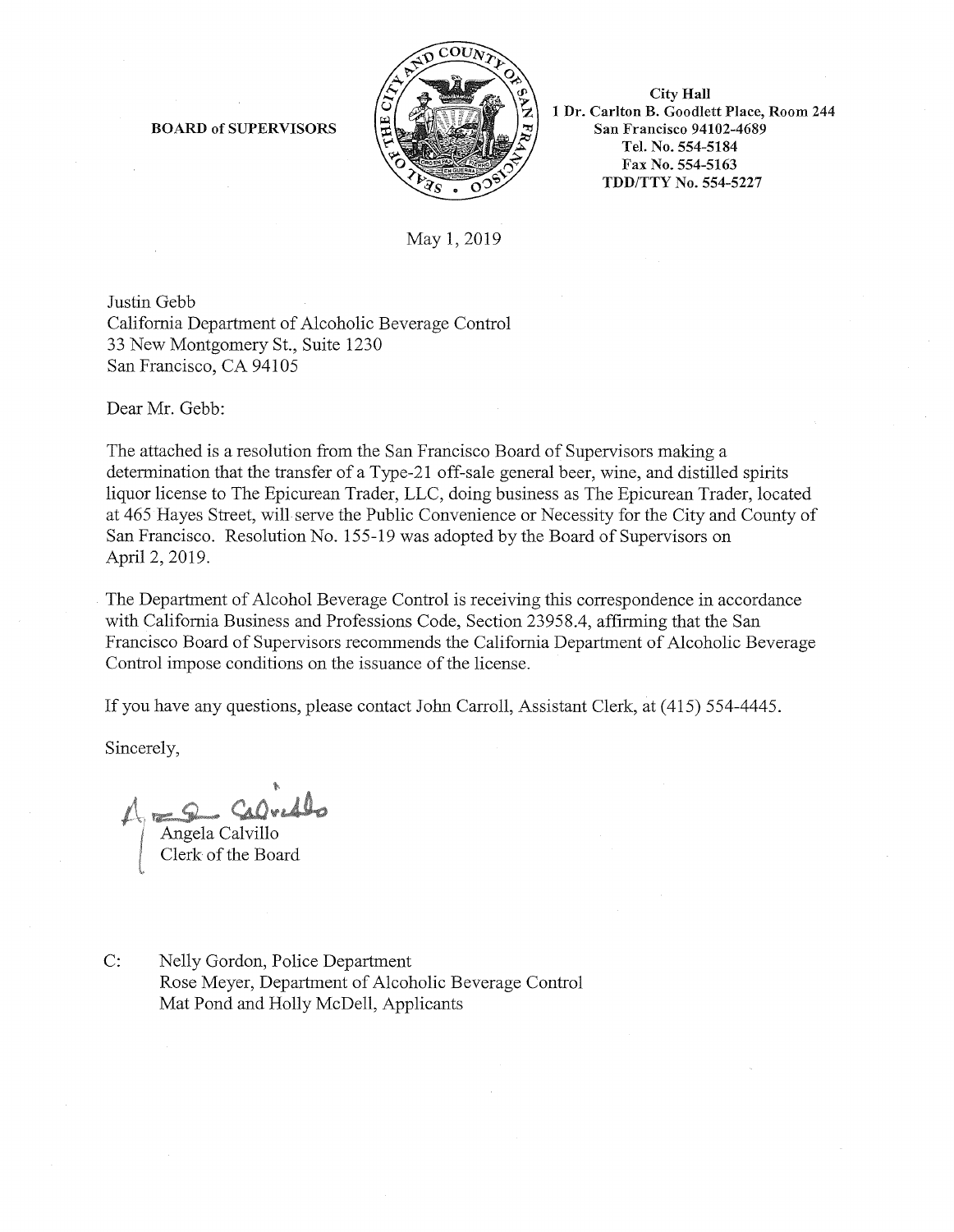

City Hall 1 Dr. Carlton B. Goodlett Place San Francisco, CA 94102-4689

# Certified Copy

# Resolution

190069

### [ Liquor License Transfer - 465 Hayes Street - The Epicurean Trader ]

Resolution determining that the transfer of a Type-21 off-sale general beer, wine, and distilled spirits liquor license to The Epicurean Trader, LLC, doing business as The Epicurean Trader, located at 465 Haves Street (District 5), will serve the public convenience or necessity of the City and County of San Francisco, in accordance with California Business and Professions Code, Section 23958.4; and requesting that the California Department of Alcoholic Beverage Control impose conditions on the issuance of the license. (Public Safety and Neighborhood Services Committee)

4/2/2019 Board of Supervisors - ADOPTED

Ayes: 11 - Brown, Fewer, Haney, Mandelman, Mar, Peskin, Ronen, Safai, Stefani, Walton and Yee

4/12/2019 Mayor-APPROVED

STATE OF CALIFORNIA CITY AND COUNTY OF SAN FRANCISCO

#### CLERK'S CERTIFICATE

I do hereby certify that the foregoing Resolution is a full, true, and correct copy of the original thereof on file in this office.

IN. WITNESS WHEREOF, I have hereunto set my hand and affixed the offical seal of the City and County of San Francisco.

May 01, 2019

Date

| - 6<br>Offer                    |  |
|---------------------------------|--|
| Ange<br>of the<br>୍ତ<br>74<br>5 |  |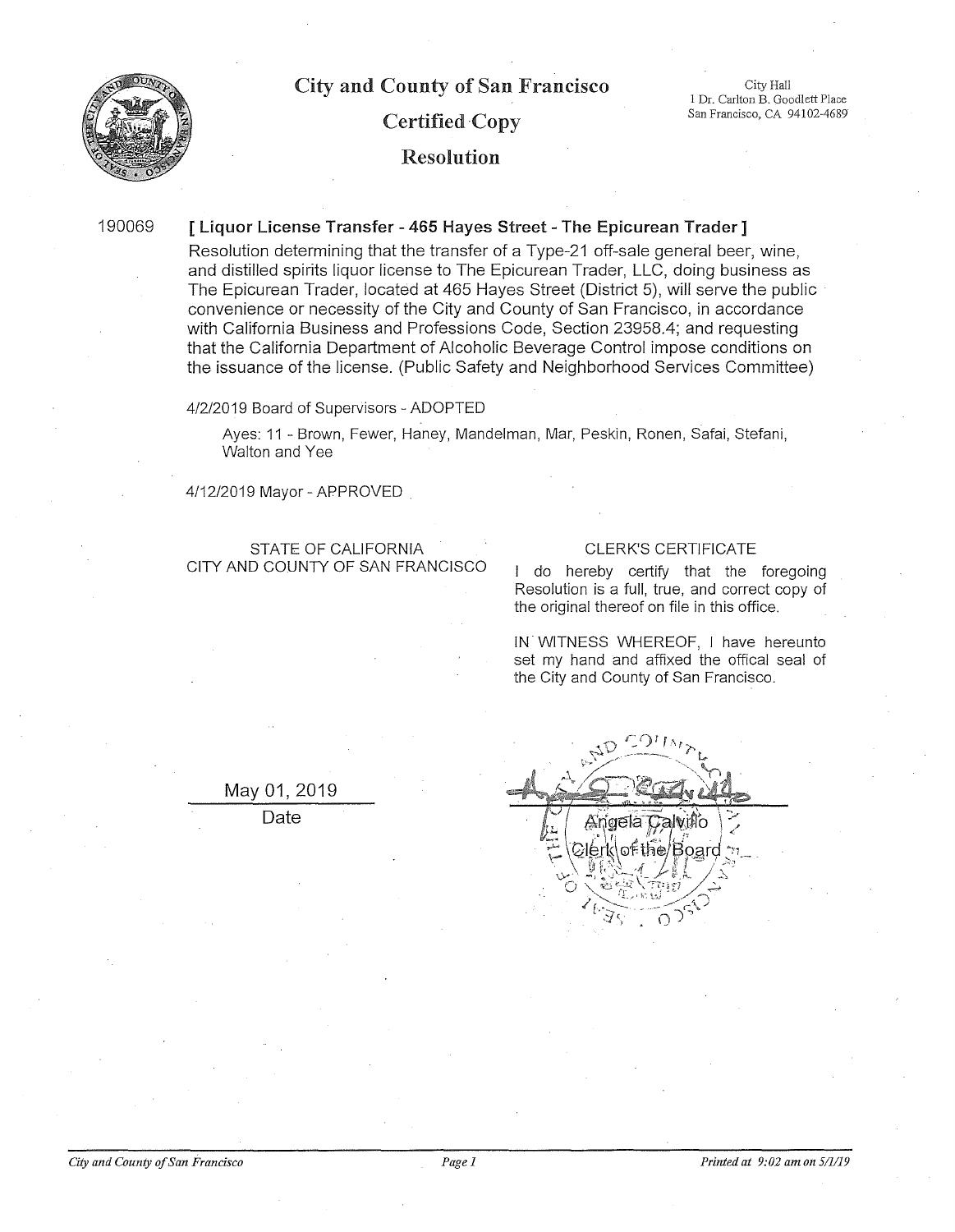PREPARED IN COMMITTEE FILE NO. 190069 3/14/2019 RESOLUTION NO. 155-19

2 10

1 | [Liquor License Transfer - 465 Hayes Street - The Epicurean Trader]

 $3 \parallel$  Resolution determining that the transfer of a Type-21 off-sale general beer, wine,  $4 \parallel$  and distilled spirits liquor license to The Epicurean Trader, LLC, doing business  $5$   $\parallel$  as The Epicurean Trader, located at 465 Hayes Street (District 5), will serve the  $6 \parallel$  public convenience or necessity of the City and County of San Francisco, in  $7 \parallel$  accordance with California Business and Professions Code, Section 23958.4; and 8 **8 Team** 8 **reguesting that the California Department of Alcoholic Beverage Control impose**  $9$   $\parallel$  conditions on the issuance of the license.

11 WHEREAS, The Epicurean Trader, LLC is seeking the transfer of a Type-21 off- $12$  sale general beer, wine, and distilled spirits liquor license to do business as The 13 **Epicurean Trader located at 465 Hayes Street (District 5); and** 

14 WHEREAS, The Planning Department has verified that the area is properly 15 **L** zoned and recommends approval; and

16 WHEREAS, The Police Department has filed two protests and zero letters of 17 || support with the Department of Alcoholic Beverage Control under California Business 18 **and Professions Code, Section 24013, and recommends that the Department of** 19 Alcoholic Beverage Control issue the liquor license with conditions; and

**WHEREAS, The conditions recommended by the Police Department are the** 21 following: 1) sales, service, and consumption of alcoholic beverages shall be permitted  $\parallel$  only between the hours of 8:00 a.m. and 11:00 p.m. daily; 2) petitioner(s) shall actively **monitor the area under their control in an effort to prevent the loitering of persons on**   $\parallel$  any property adjacent to the licensed premises as depicted on the most-recently- $\parallel$  certified ABC-253; 3) no noise shall be audible at any nearby residence; and 4) the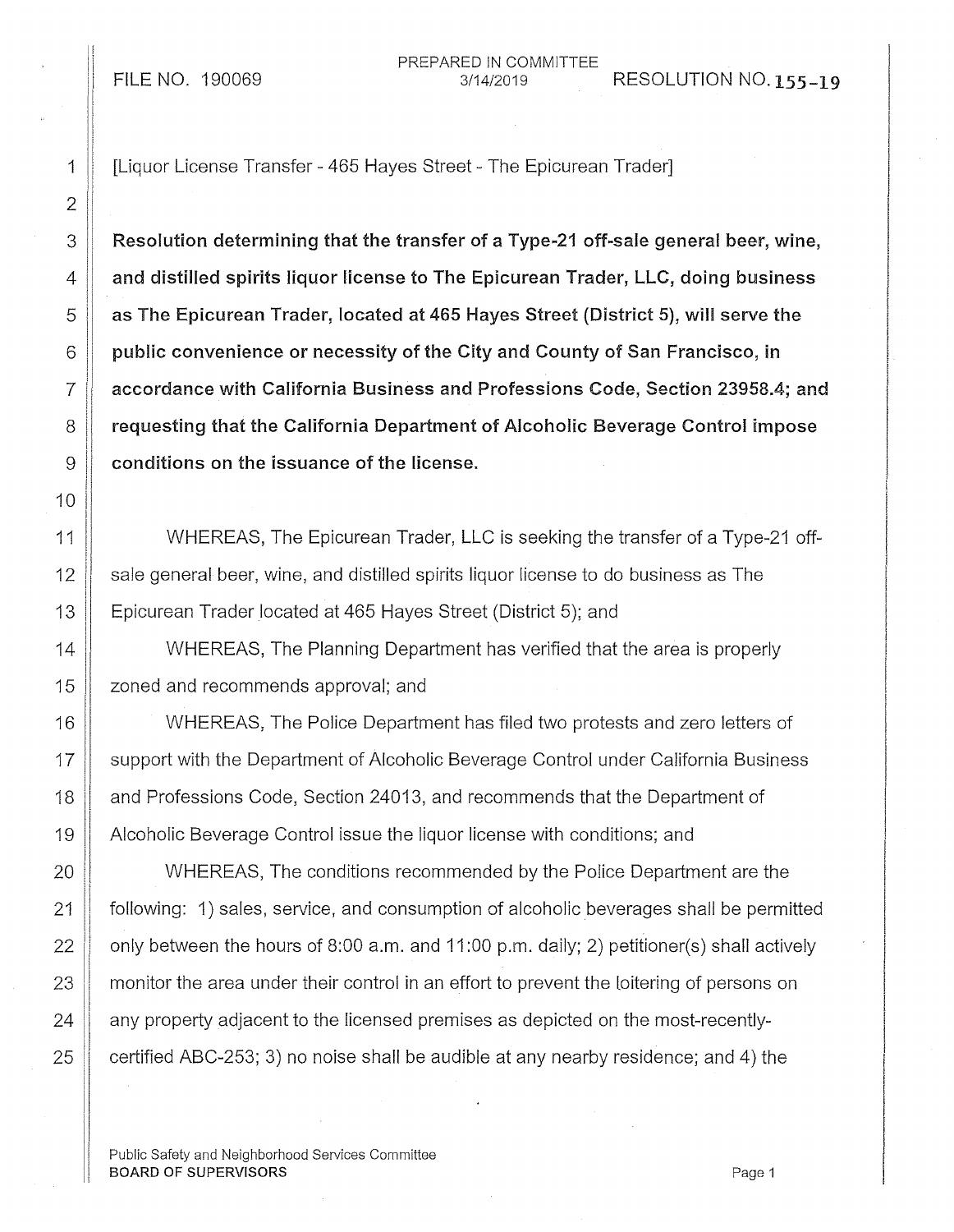1 | petitioner(s) shall be responsible for maintaining free of litter the area adjacent to the  $2 \parallel$  premise over which they have control, as depicted on ABC-253; now, therefore, be it

3 || RESOLVED, That in accordance with California Business and Professions Code, 4 | Section 23958.4, the Board of Supervisors of the City and County of San Francisco 5  $\parallel$  hereby determines that the transfer of a Type-21 off-sale general beer, wine, and 6 | distilled spirits liquor license to The Epicurean Trader, LLC, doing business as The  $7$   $\parallel$  Epicurean Trader, located at 465 Hayes Street (District 5), will serve the public 8 | convenience or necessity of the City and County of San Francisco; and, be it

9 | FURTHER RESOLVED, That the Board of Supervisors of the City and County of 10 San Francisco hereby endorses and adopts the recommendations of the Police 11 Department listed above and recommends that the Department of Alcoholic Beverage 12 **Control issue the license with those conditions.**